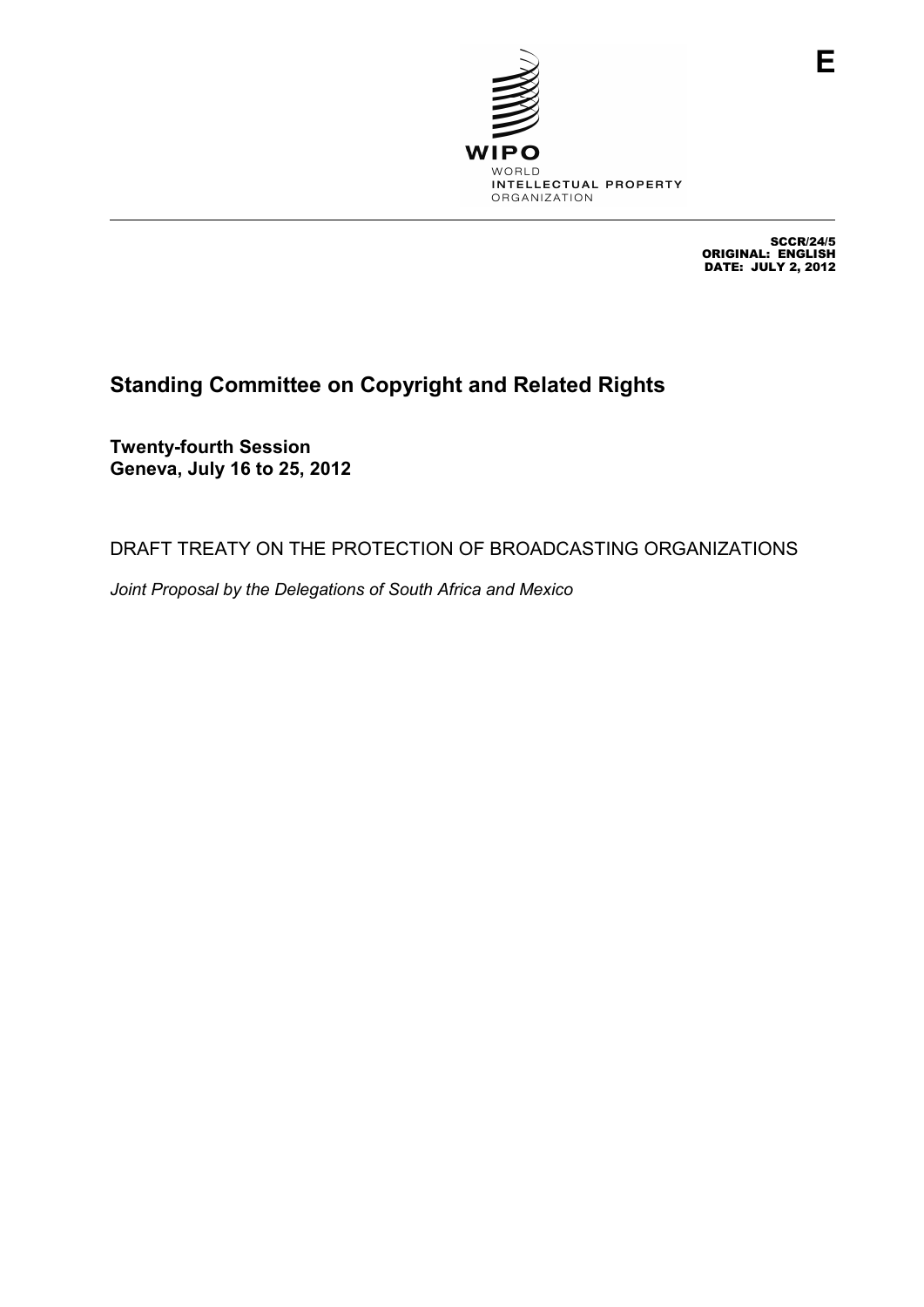## *Preamble*

The Contracting Parties,

*Desiring* to develop and maintain the protection of the rights of broadcasting organizations in a manner as effective and uniform as possible,

*Recognizing* the need to introduce new international rules using a signal-based approach in order to provide adequate solutions to the questions raised by economic, social, cultural and technological developments,

*Recognizing* the impact of the development and convergence of information and communication technologies, including in the digital realm which have given rise to increasing possibilities and opportunities for unauthorized use of broadcast signals both within and across borders,

*Recognizing* the need to maintain a balance between the rights of broadcasting organizations and the larger public interest, [as being served also by broadcasting organizations,] particularly in relation to education, research and access to information,

*Recognizing* the objective to establish an international system of protection of broadcasting organizations without compromising the rights of holders of copyright and related rights in works and other protected subject matter carried by broadcast signals, as well as the need for broadcasting organizations to acknowledge these rights,

*Recalling* the importance of the Development Agenda recommendations, adopted in 2007 by the General Assembly of the Convention establishing the World Intellectual Property Organization (WIPO), which aim to ensure that development considerations form an integral part of the Organization's work,

*Recognizing* the benefits to the owners of copyright and related rights of effective and uniform protection against unauthorized use of their broadcasts,

Have agreed as follows:

#### **Article 1 Relation to Other Conventions and Treaties**

(1) Nothing in this Treaty shall derogate from existing rights and obligations that Contracting Parties have to each other under any international, regional or bilateral treaties addressing copyright or related rights.

(2) Protection granted under this Treaty shall leave intact and shall in no way affect the protection of copyright or related rights in subject matter carried by broadcast signals. Consequently, no provision of this Treaty shall be interpreted as prejudicing such protection.

(3) This Treaty shall not have any connection with, nor shall it prejudice any rights and obligations under, any other treaties.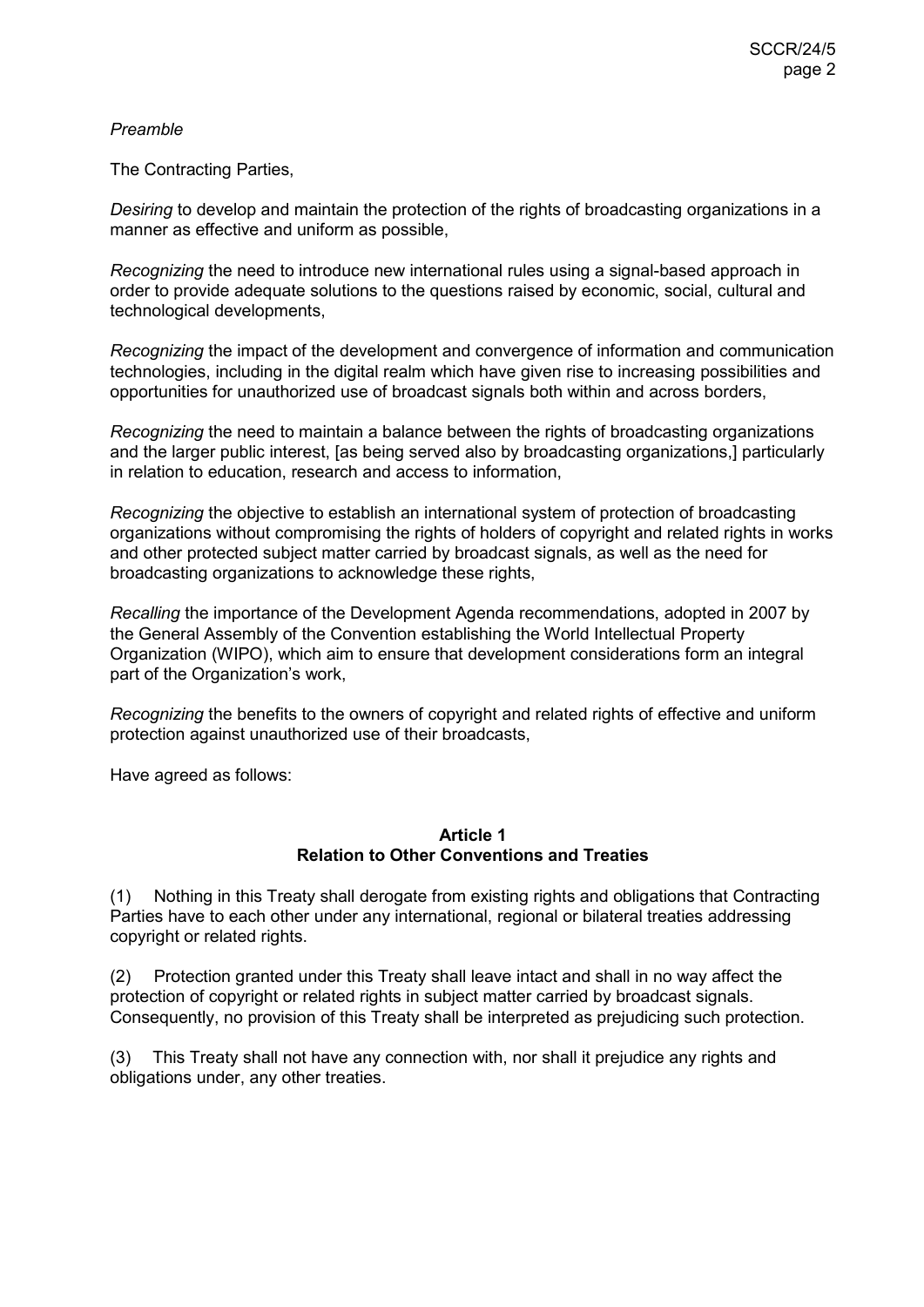## **Article 2 Definitions**

For the purposes of this Treaty:

- (a) *"*signal", means the electronically-generated carrier of information, data and/or other content, consisting of sounds or images or sounds and images or representations thereof, whether encrypted or not.
- (b) "broadcast", means the transmission of a signal by, or on behalf of, a broadcasting organization for reception by the public.
- (c) "broadcast signal" means a signal that is broadcast by a broadcasting organization.
- (d) *"*broadcasting organization", means the legal entity that takes the initiative for packaging, assembling and scheduling of program content for which it has, where necessary, been authorized by rights holders and takes the legal and editorial responsibility for the communication to the public of everything which is included in its broadcast signal.
- (e) "retransmission", means the transmission by any means by any person other than the original broadcasting organization for reception by the public, whether simultaneous or delayed;
- (f) "fixation", means the embodiment of sounds or of images or of images and sounds or the representations thereof, from which they can be perceived, reproduced or communicated through a device.
- (g) "communication to the public", means any transmission or retransmission to the public of a broadcast signal, or a fixation thereof, by any medium or platform.
- (h) "pre-broadcast signal", means a private transmission of content to a broadcasting organization which that broadcasting organization intends to include in its program schedule.
- (i) "rights management information" means information which identifies the broadcasting organization, the broadcast, the owner of any right in the broadcast, or information about the terms and conditions of use of the broadcast, and any numbers or codes that represent such information, when any of these items of information is attached to or associated with the broadcast or the pre-broadcast signal or its use in accordance with Article 6.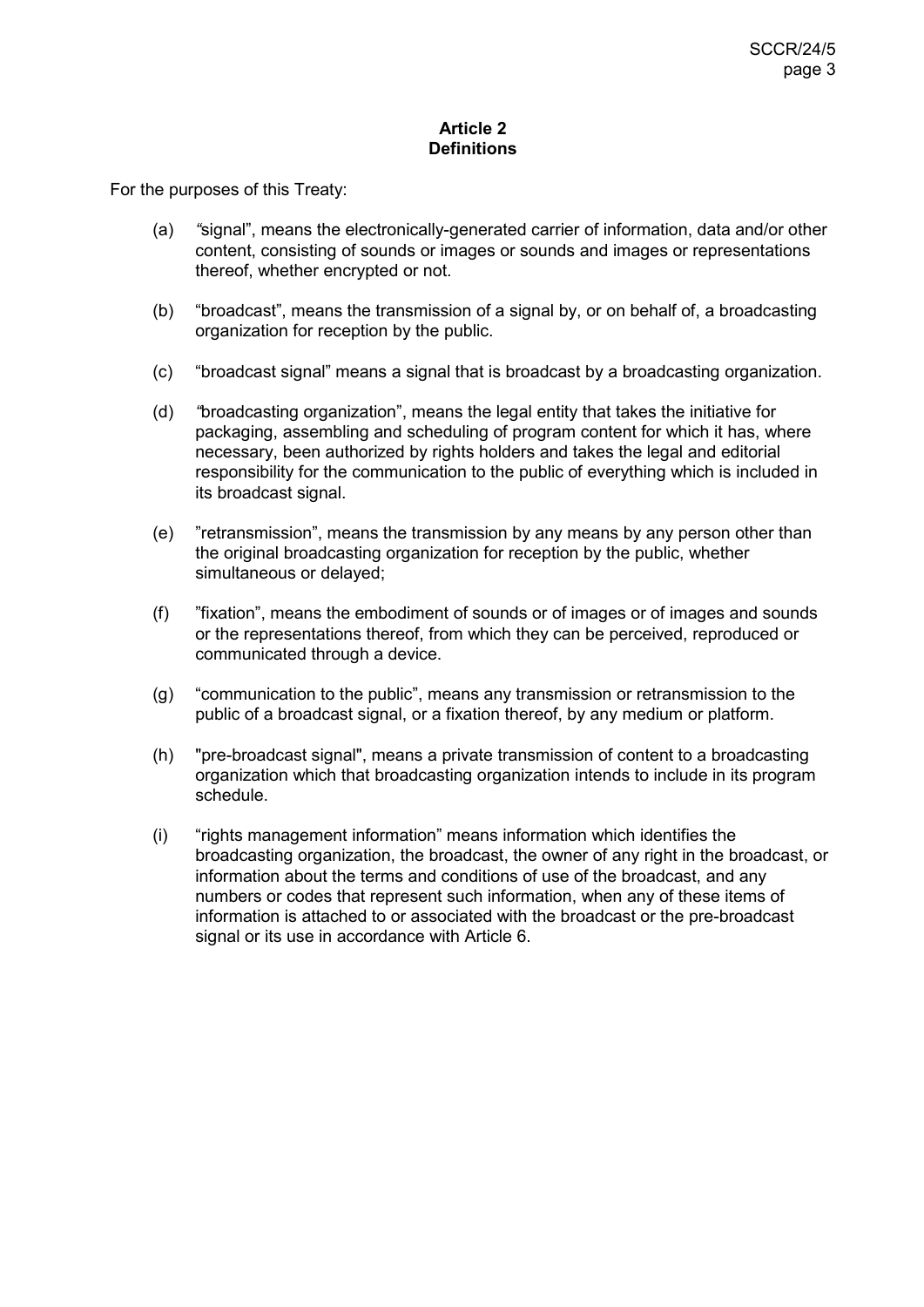## **Article 3 Scope of Application**

(1) The protection granted under this Treaty extends only to broadcast signals used by a broadcasting organization, and not to works or other protected subject matter carried by such signals.

(2) The provisions of this Treaty shall not provide any protection in respect of mere retransmissions by any means;

(3) Any Contracting Party may deposit with the Director General of WIPO a declaration that it will limit the protection provided under this Treaty in respect of broadcasts over computer networks to the [simultaneous and unchanged] transmission by a broadcasting organization of its own broadcasts transmitted by other means, provided that such reservation shall only have effect for a period not exceeding three years from the date of entry into force of this Treaty.

(4) To the extent that a Contracting Party to this Treaty makes use of the reservation permitted under the preceding paragraph, the obligation of other Contracting Parties provided for in Article 5 paragraph 1 does not apply.

# **Article 4 Beneficiaries of Protection**

(1) Contracting Parties shall accord the protection provided under this Treaty to broadcasting organizations that are nationals of other Contracting Parties.

(2) Nationals of other Contracting Parties shall be understood to be those broadcasting organizations that meet either of the following conditions:

(i) the headquarters of the broadcasting organization is situated in another Contracting Party, or

(ii) the broadcast signal was transmitted from a transmitter situated in another Contracting Party.

(3) In the case of a broadcast signal by satellite the transmitter shall be understood to be situated in the Contracting Party from which the uplink to the satellite is sent in an uninterrupted chain of communication leading to the satellite and down towards the earth.

# **Article 5 National Treatment**

(1) Each Contracting Party, shall accord to the broadcasting organizations of other Contracting Parties the same treatment it accords to its own broadcasting organizations in respect of the enjoyment of the rights recognized expressly under this Treaty.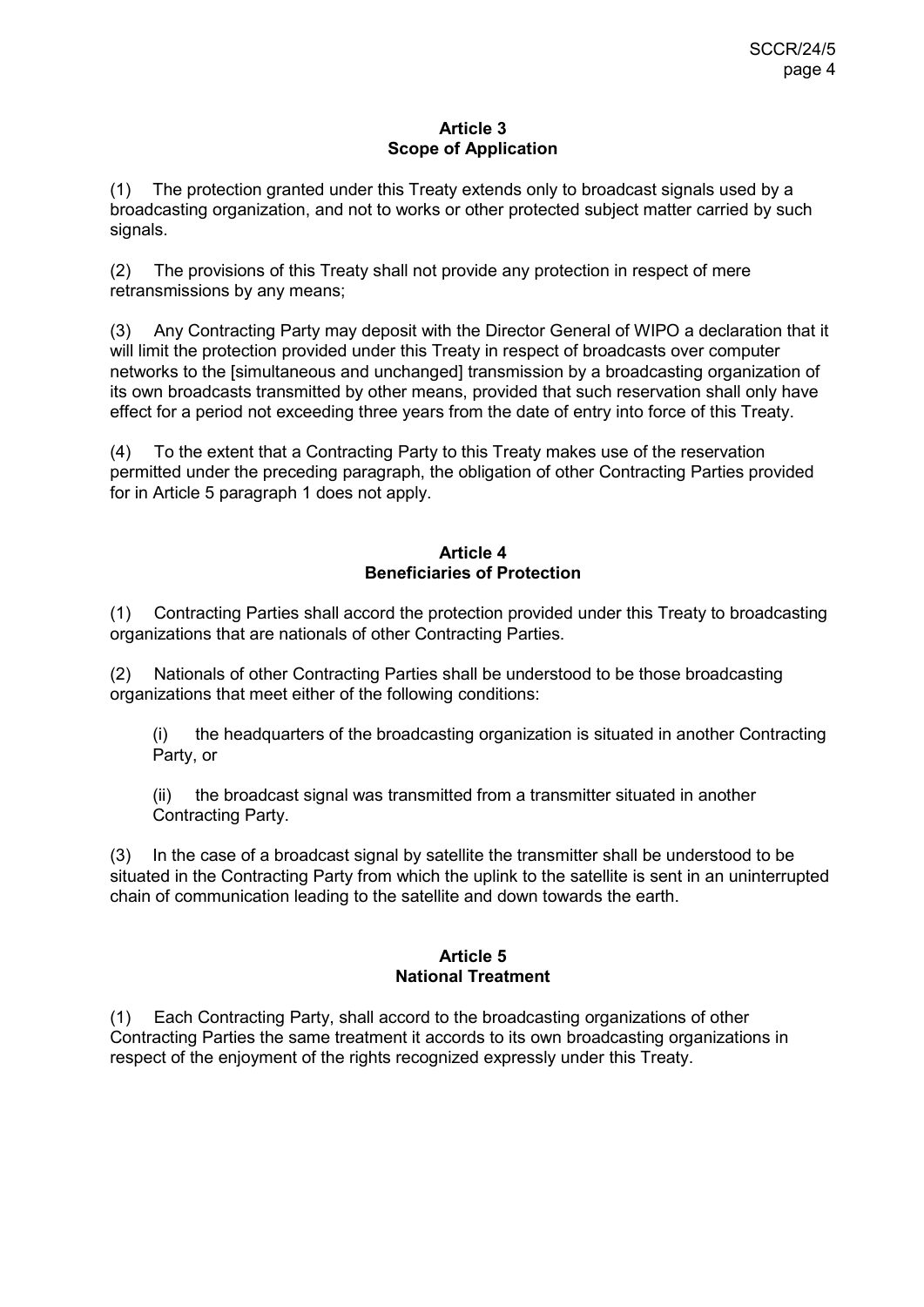#### **Article 6 Rights of Broadcasting Organizations**

(1) Broadcasting organizations shall enjoy the exclusive right to authorize:

(i) the communication of their broadcast signals to the public, by any means, including the making available to the public of fixations of the broadcast signal in such a way that members of the public may access them from a place and at a time individually chosen by them;

(ii) the performance in public of their broadcast signal to obtain commercial advantage; and

(iii) the use of a pre-broadcast signal intended for them.

(2) With respect to the acts under paragraphs (1)(ii) and (iii), in this article, it shall be a matter for domestic law of the Contracting Party where protection of this right is claimed to determine the conditions under which it may be exercised, provided that such protection is adequate and effective.

## **Article 7 Limitations and Exceptions**

(1) Any Contracting State may, in its domestic laws and regulations, provide for exceptions to the protection guaranteed by this Treaty as regards:

- (i) private use;
- (ii) use of short excerpts in connection with the reporting of current events; and
- (iii) use solely for the purposes of education and scientific research.

(2) Notwithstanding the contents of paragraph (1) of this Article, any Contracting State may, in its domestic laws and regulations, provide for same or other limitations or exceptions as are applied in connection with works protected by copyright to the extent such exceptions and limitations are confined to special cases that do not conflict with the normal exploitation of the broadcast signal and do not unreasonably prejudice the legitimate interests of the broadcasting organization.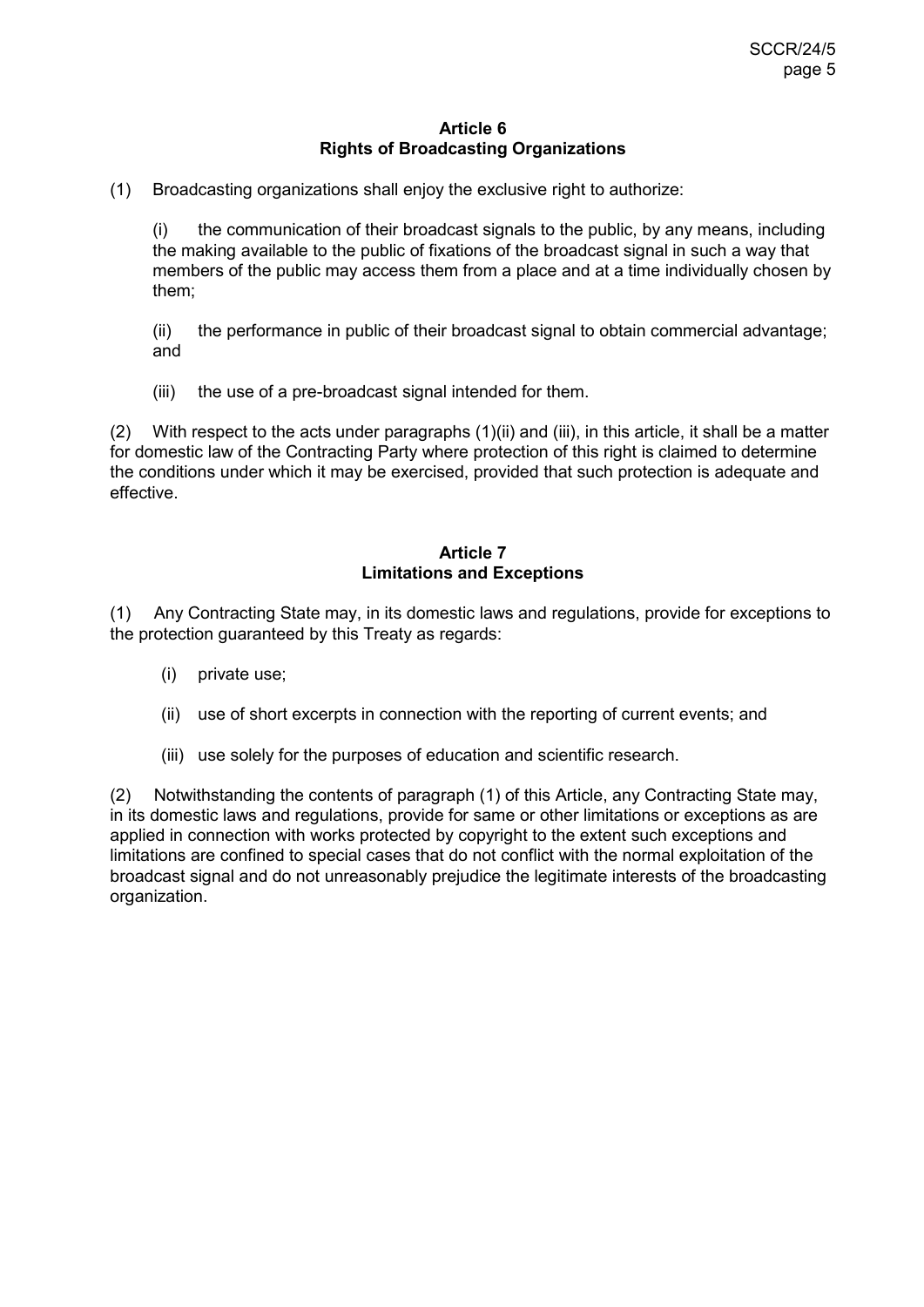## **Article 8 Term of Protection**

## **Alternative A**

The term of protection to be granted to Broadcasting Organizations under this Treaty shall last for a minimum period of 20 years computed from the end of the year in which the broadcast signal was broadcast.

## **Alternative B**

(1) Contracting parties may provide in its national law the term of protection to be granted to the beneficiaries under this treaty,

(2) Notwithstanding the contents of paragraph (1), such a term of protection shall not be in conflict with the normal exploitation of the broadcast signal and do not unreasonably prejudice the legitimate rights of the Broadcasting Organizations nor the rights holders.

#### **Alternative C**

No such provision.

#### **Article 9 Obligations Concerning Technological Measures**

(1) Contracting Parties shall provide adequate legal protection and effective legal remedies against the circumvention of effective technological measures that are used by broadcasting organizations in connection with the exercise of their rights under this Treaty and that restrict acts, in respect of their broadcasts, that are not authorized by the broadcasting organizations concerned or are not permitted by law.

(2) Without limiting the foregoing, Contracting Parties shall provide adequate and effective legal protection against:

(i) unauthorized decryption of an encrypted broadcast signal;

(ii) removal or alteration of any electronic information relevant for the application of the protection of the broadcasting organizations.

(3) Contracting parties shall provide adequate legal protection and effective legal remedies against the circumvention of technological measures that are used by broadcasting organizations in connection with the exercise of their rights under this Treaty and that restrict acts, in respect of their broadcast signals, which are not authorized by the broadcasting organizations concerned or permitted by law.